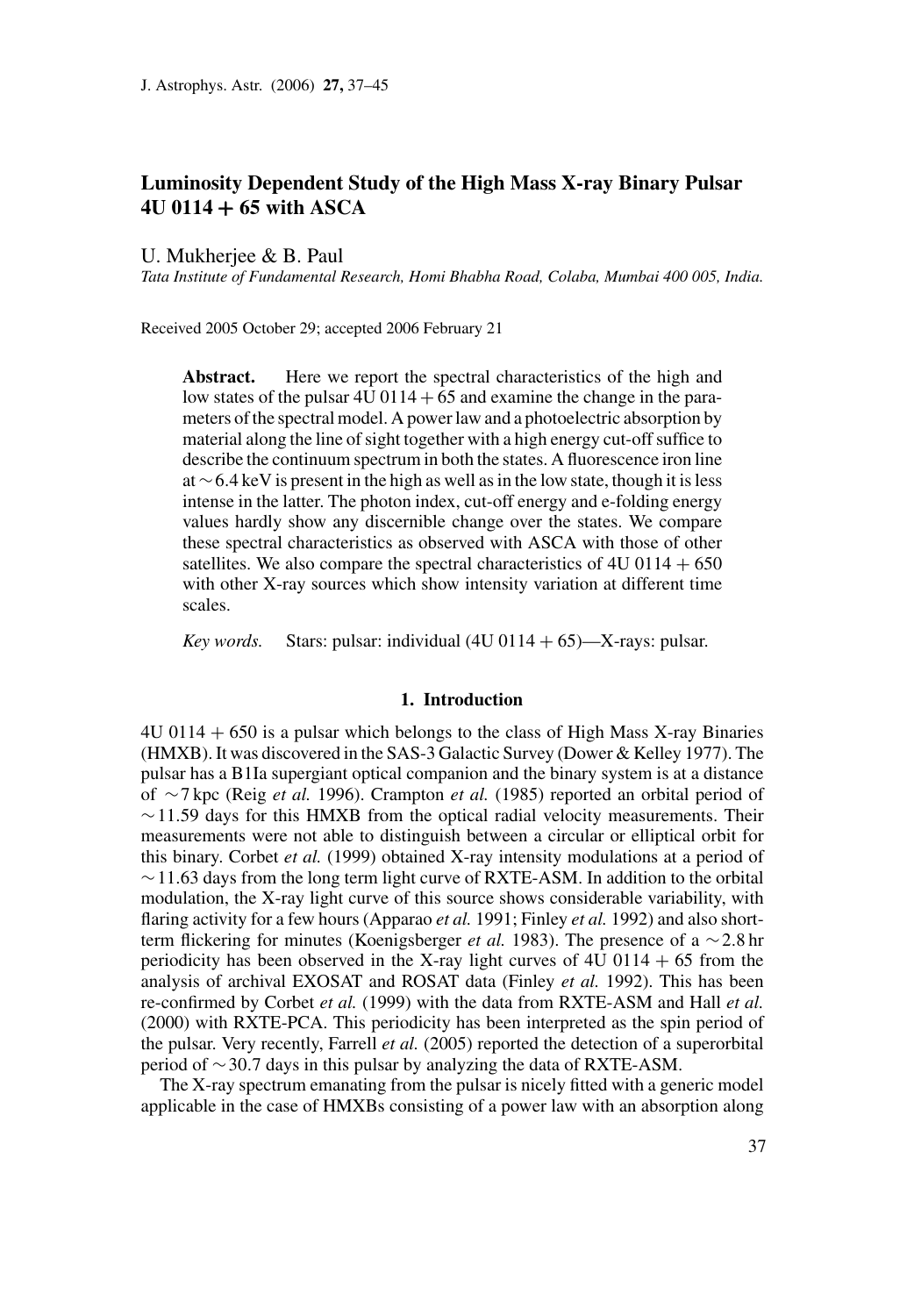#### 38 *U. Mukherjee & B. Paul*

the line of sight, modified at high energies by an exponential cut-off. There is also the presence of a fluorescent line at ∼6.4 keV due to neutral or lowly ionized iron (Yamauchi *et al.* 1990; Masetti *et al.* 2005). The typical values of the model parameters are a photon index ∼1, the cut-off energy at ∼8 keV and the e-folding energy at  $\sim$ 20 keV. The column density values vary from  $\sim$ 3 × 10<sup>22</sup> atoms cm<sup>-2</sup> (Hall *et al.*) 2000, with RXTE) to  $\sim$  15  $\times$  10<sup>22</sup> atoms cm<sup>-2</sup> (Masetti *et al.* 2005, with BeppoSAX). X-ray spectroscopy of this source during the different intensity states has been carried out in different energy bands with data from various satellites. Like, Koenigsberger *et al.* (1983) with combined data from Einstein Observatory, HEAO-1 and OSO-8, Yamauchi *et al.* (1990) with GINGA, Apparao *et al.* (1991) with EXOSAT, Hall *et al.* (2000) with RXTE, Bonning & Falanga (2005) with INTEGRAL and Masetti *et al.* (2005) with BeppoSAX.

A very preliminary overall X-ray spectral analysis of this source observed by ASCA was reported earlier (Ebisawa 1997). The preliminary analysis showed the presence of a fluorescent iron-line at ∼6.4 keV and reported a variable hydrogen column density  $(N_H)$ . But the broad-band spectral characteristics of 4U 0114 + 65 has now been established with BeppoSAX which confirms the presence of a high energy cutoff in the spectra in both the states. Since the cut-off energy falls within the ASCA energy band, we have reanalyzed the ASCA data and determined the column density and iron-line parameters accurately. Since ASCA has a better spectral resolution compared to other detectors which have observed this source and it also has a low energy coverage comparable to BeppoSAX, it is imperative to investigate the source in detail with ASCA. In this paper, we map the spectral change of  $4U\,0114 + 650$ with ASCA at two different intensity levels. We also compare the spectral characteristics of this HMXB with the results obtained from other satellites at different orbital phases. For this purpose, we have described the observations in section 2, the data analysis and results in section 3 and thereafter discuss our results in the last section.

### **2. Observations**

The present observation of the pulsar  $4U\left(0114 + 65\right)$  was carried out by ASCA on 1997-02-10 (at an orbital phase of 0.19) for a useful exposure time of  $\sim$ 25 ks. The time span between the start and the end of the observation was  $\sim$ 55 ks, which is about 5.5% of the orbital period. ASCA has two gas-imaging spectrometers (GIS) and two solid-state imaging spectrometers (SIS). The energy resolutions are 500 eV and 130 eV (FWHM) @ 6 keV for the GIS and SIS detectors respectively. For more details about ASCA, the reader is referred to Tanaka *et al.* (1994). During this observation, the GIS was operated in the standard PH mode and the SIS was used in the Bright mode.

## **3. Data reduction, analysis and results**

For this work, we have used the standard data reduction procedure of the ASCA guest observer facility. We have taken the archival screened data for our analyses. The source light curves and the spectra were obtained from circular regions of radii of 6' and 3' around the centroid of the source from the GIS and SIS respectively. The background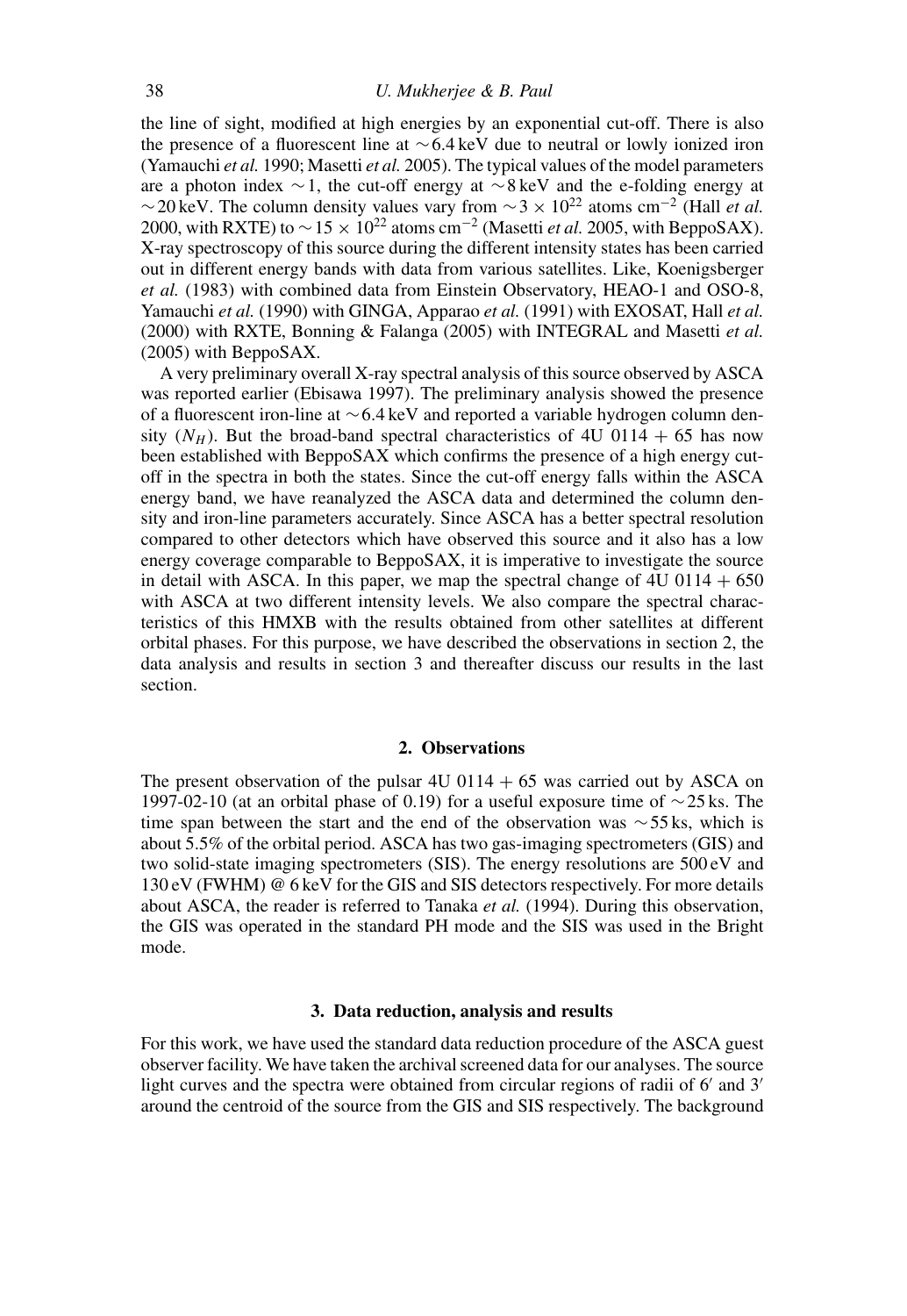light curves and spectra were extracted from the source-free part of the field-of-view from similar circular regions. For better statistics, the light curves and spectra from the GIS2 and GIS3 detectors, as well as the data from the SIS0 and SIS1 detectors were combined together. A detailed description of ASCA data reduction and analysis can be found in http://heasarc.gsfc.nasa.gov/docs/asca/abc/abc.html

## 3.1 *The light curve*

We have shown the total GIS and SIS background subtracted light curves with a binsize of ∼100 s in Fig. 1. The light curve shows flaring state during the first 20 ks and low state afterwards. On the average, there is a decay of the count rate from 10 ks onwards as can be seen from the light curves. The intensity at the peak of the flare is ∼12–15 times than the persistent low level emission. At times, the intensity almost drops down to zero (at ∼22 and ∼32 ks in Fig. 1). In addition, there are short time-scale intensity variations for a few minutes. For our analyses, we have divided the whole light curve into two sections. The first section corresponds to the high state and is between 0 and 18 ks. The other half is ascribed to the low state of the source. The GIS and SIS average count rates (background subtracted) for the whole observation are 3.9 and 3.0 count s<sup>-1</sup> respectively. The background subtracted count rates for the high state GIS and SIS light curves are 7.8 and  $6.5$  count s<sup>-1</sup> respectively, whereas the low state count rates for the said instruments are 2.0 and 1.7 count s−1. We were not able to detect the ∼2.7 hr periodicity from the light curves. Strong aperiodic variability at short and long time scales and inadequate exposure prohibits us from finding pulsations at the reported 2.7 hr spin period.



Figure 1. The background subtracted light curves of 4U 0114 + 65 taken on 1997-02-10 with detectors onboard the ASCA Observatory are shown here with binsize of 100 s. The top panel shows the GIS light curve in the 0.7–10.0 keV band and the bottom panel shows the SIS light curve in the 0.5–9.0 keV band.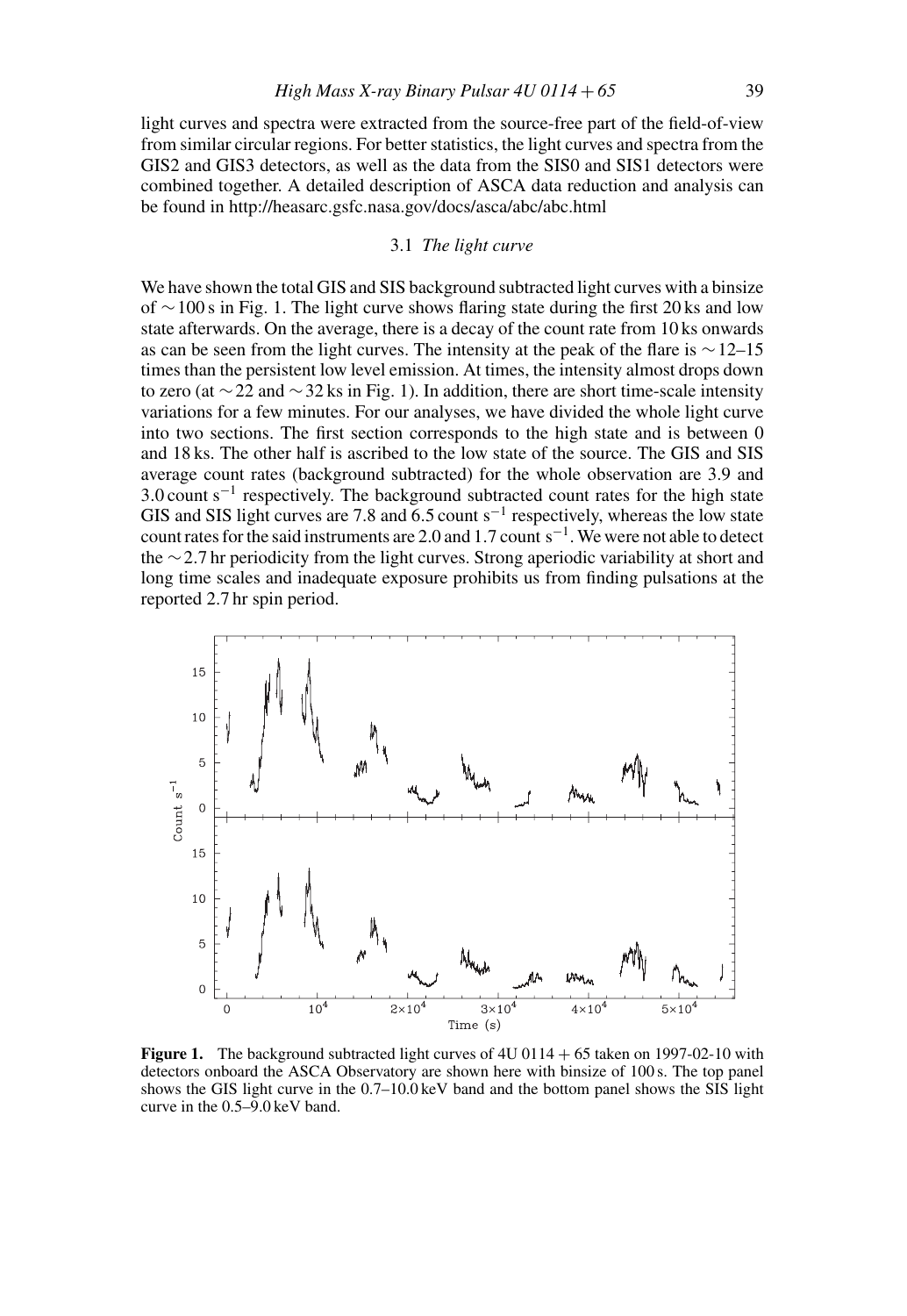#### 40 *U. Mukherjee & B. Paul*

#### 3.2 *The spectral model and the fitting*

The spectral fitting was carried out in XSPEC version 11.2.0 (Shafer *et al.* 1989). After appropriate background subtraction, the GIS and SIS spectra were fitted simultaneously. The energy bands used for the fitting was 0.7–10.0 keV for the GIS and 0.5–9.0 keV for the SIS, where the effective areas and energy responses of the detectors are well defined. The 1024 channels of the GIS and the 512 channels of the SIS spectra were grouped suitably. In all of our fits described below, we have included an interstellar photoelectric absorption along the line of sight (*wabs* in XSPEC). A constant factor was incorporated to account for the relative normalization of the GIS and SIS detectors.

We extracted the spectra for the high and the low intensity levels (as defined above) respectively. The high state spectrum was first fitted with a simple power law and residuals were seen between ∼6.2 and 6.6 keV. This prompted us to include a Gaussian line in the model. And that expectedly improved the fit from a  $\chi^2$  of 417 for 265 degrees of freedom to a  $\chi^2$  of 318 for 262 degrees of freedom. Though the reduced  $\chi^2$  of 1.2 was reasonably acceptable, there apparently remained some residuals between 1.0 and 3.0 keV. Also from  $\sim$ 7 keV onwards there was a hint of a high energy cut-off in the residuals. Hence we added the high energy cut-off in our model. That helped to weed out the above mentioned features in the residuals altogether. Figure 2 shows the high state spectrum along with the residuals. The low state spectra was fitted likewise and we obtained an acceptable fit without any feature in the residuals. The low state spectrum is shown in Fig. 3 with the best fit model and the residuals.



**Figure 2.** The high intensity level X-ray spectrum of  $4U \, 0114 + 65$  measured with the ASCA SIS and GIS are shown in the top panel along with the best fitted spectral model components as histograms. Contribution of each data point in the spectrum to the total  $\chi^2$  is shown in the bottom panel.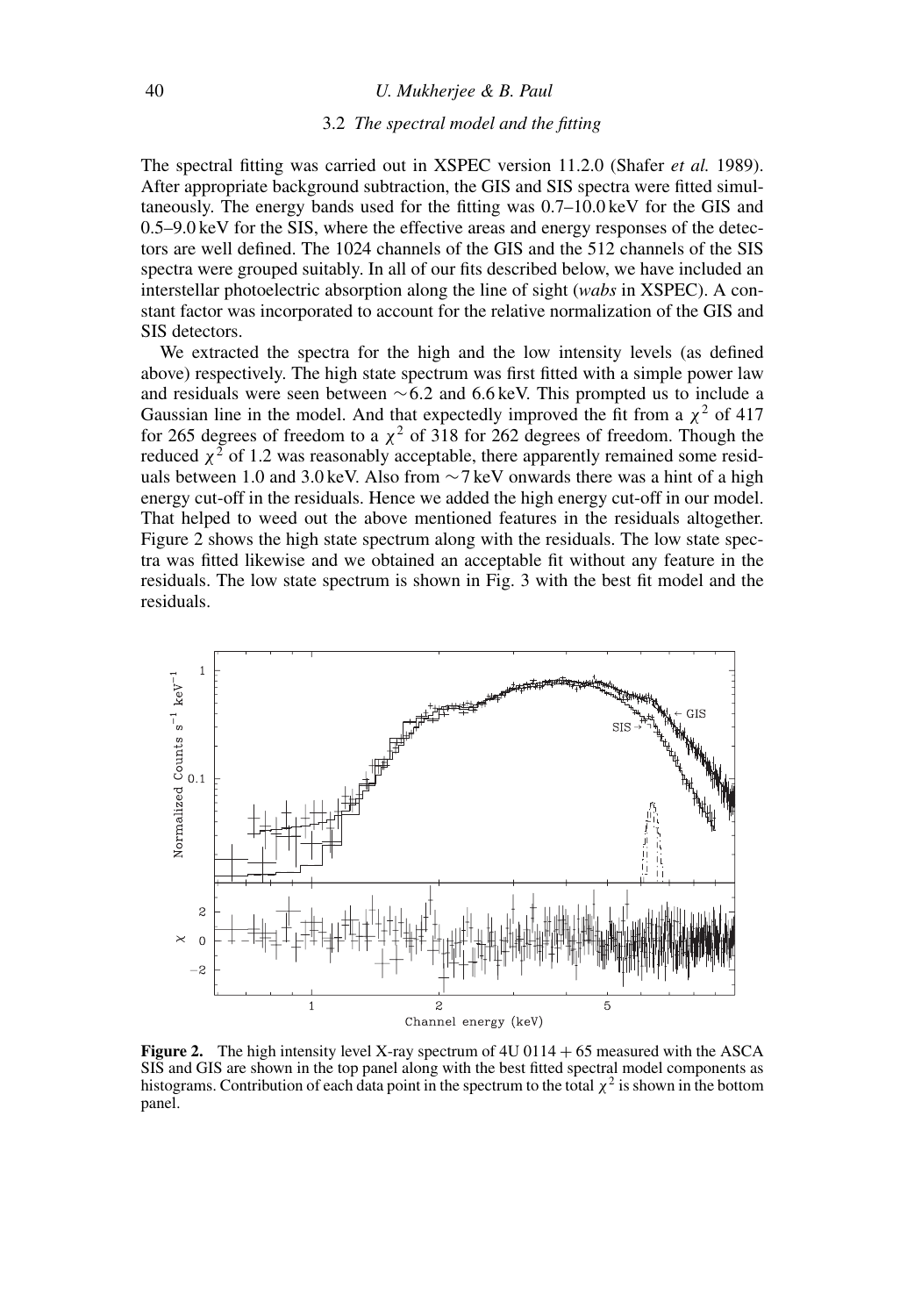

**Figure 3.** Same as in Fig. 2 but for the spectrum at low intensity level.



**Figure 4.** The spectrum measured during the entire observation is shown here with all other details same as in Fig. 2. Unlike the spectra in the low and high intensity levels (Figs. 2 and 3), the residuals show systematic differences between the data and the best fitted spectral model.

After fitting the high and low state spectra as above, we tried to fit the total spectrum (for the full time duration) with the same model. Though we obtained a reasonable reduced  $\chi^2$  of ~1.2, the parameters, except the line-centre energy, could not be constrained and the best fit model shows structured residuals between 1.0 and 3.0 keV (Fig. 4). In Table 1, we give the best fit model parameters with the 90% error estimates.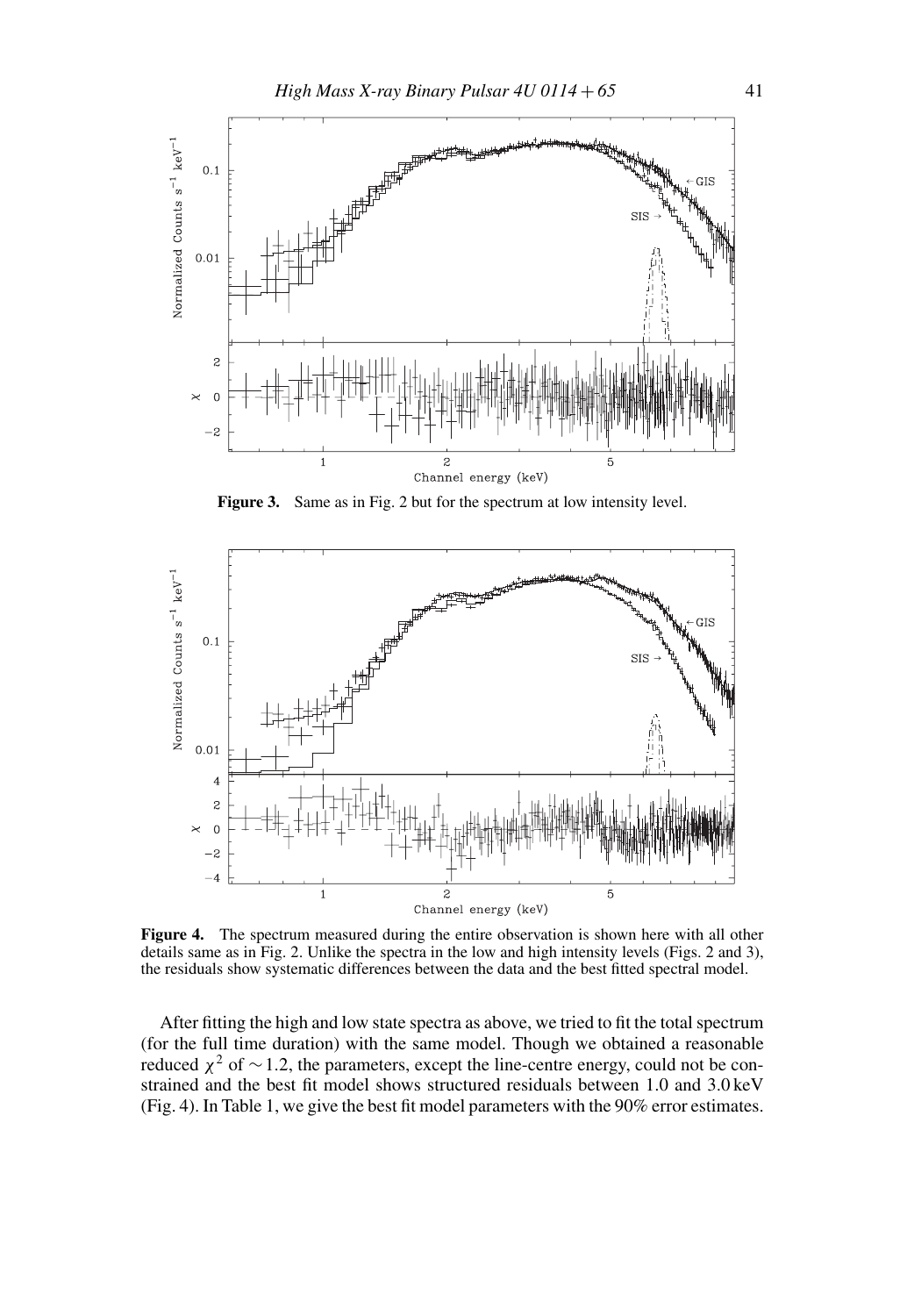| Parameters                                                            | High                     | Low                       | Total                  |
|-----------------------------------------------------------------------|--------------------------|---------------------------|------------------------|
| $N_H$ (10 <sup>22</sup> cm <sup>-2</sup> )                            | $3.44^{+0.13}_{-0.12}$   | $2.01^{+0.14}_{-0.18}$    | 2.81                   |
| $\Gamma$ (Photon index)                                               | $0.64^{+0.05}_{-0.05}$   | $0.49^{+0.11}_{-0.15}$    | 0.62                   |
| PL norm (photons keV <sup>-1</sup> cm <sup>-2</sup> s <sup>-1</sup> ) | $0.03_{-0.002}^{+0.002}$ | $0.005^{+0.001}_{-0.001}$ | 0.013                  |
| Line energy (keV)                                                     | $6.38^{+0.03}_{-0.06}$   | $6.49^{+0.08}_{-0.13}$    | $6.43^{+0.07}_{-0.06}$ |
| Line width $(key)$                                                    | $0.006_{-0.006}^{+0.11}$ | $0.013_{-0.003}^{+0.24}$  | 0.016                  |
| Line flux $(10^{-4}$ photons cm <sup>-2</sup> s <sup>-1</sup> )       | $5.60^{+11.76}_{-1.55}$  | $1.63_{-0.70}^{+9.16}$    | 2.07                   |
| Equivalent width (eV)                                                 | 64.5                     | 73.0                      | 49.5                   |
| $Cut-off$ energy $(keV)$                                              | $6.47^{+0.38}_{-0.35}$   | $4.41^{+0.37}_{-0.28}$    | 6.17                   |
| e-folding energy (keV)                                                | $8.54^{+4.45}_{-1.65}$   | $7.82^{+0.84}_{-1.04}$    | 7.83                   |
| Red. $\chi^2$ (d.o.f.)                                                | 0.86(260)                | 0.65(219)                 | 1.18(260)              |
| $L_{2-10 \text{ keV}}$ (10 <sup>36</sup> ergs s <sup>-1</sup> )       | 3.65                     | 0.80                      | 1.71                   |

**Table 1.** The spectral parameters of the states with  $90\%$  error bars ( $N_H$ : Column density, PL norm: Power law normalization and  $L_{2-10 \text{ keV}}$ : Unabsorbed luminosity in the 2–10 keV range).

For the composite spectrum, the model parameters are not constrained well and error estimates are not given. Continuum parameters are identical within error-bars while the line flux is lower by a factor of ∼4. The e-folding energy is not well constrained in the high state. This is possibly due to the limited energy range offered by ASCA. But in the low state, it is comparatively better constrained.

#### **4. Discussion**

The main objective of our work was to measure the spectral parameters of the pulsar 4U 0114 + 65 in its high and low states with the now known model components that fit the broad band spectrum well and to study the iron emission line parameters *vis* $a$ -vis the column density  $(N_H)$  and continuum parameters at different orbital phases and intensity levels. As enunciated in the results, the most suitable model describing the source in the different intensity states with ASCA was found to be a power law modified by a cut-off, along with an exponential absorption along the line of sight. The presence of a Gaussian line at ∼6.4 keV, the fluorescent iron line, was also confirmed in both the spectra. It can be seen that as the unabsorbed luminosity between the two states varies by a factor of ∼4.5, there is a little change in the spectral parameters of the continuum, i.e., in the photon index and the column density  $(N_H)$ . The most significant difference between the high and low state spectra is a change in the iron-line flux by a factor similar to the change in the continuum.

It is pertinent to compare our results with those obtained from other satellites. In order to do that, we have projected in a nutshell in Table 2, the spectral parameters of this pulsar as measured with other satellites. We have also mentioned the orbital phases during which those observations were made to examine if there is any orbital phase dependence of the spectral parameters. The orbital period and the epoch was taken from Corbet *et al.* (1999). We have specifically mentioned the high and low states in the table to bring out any possible differences.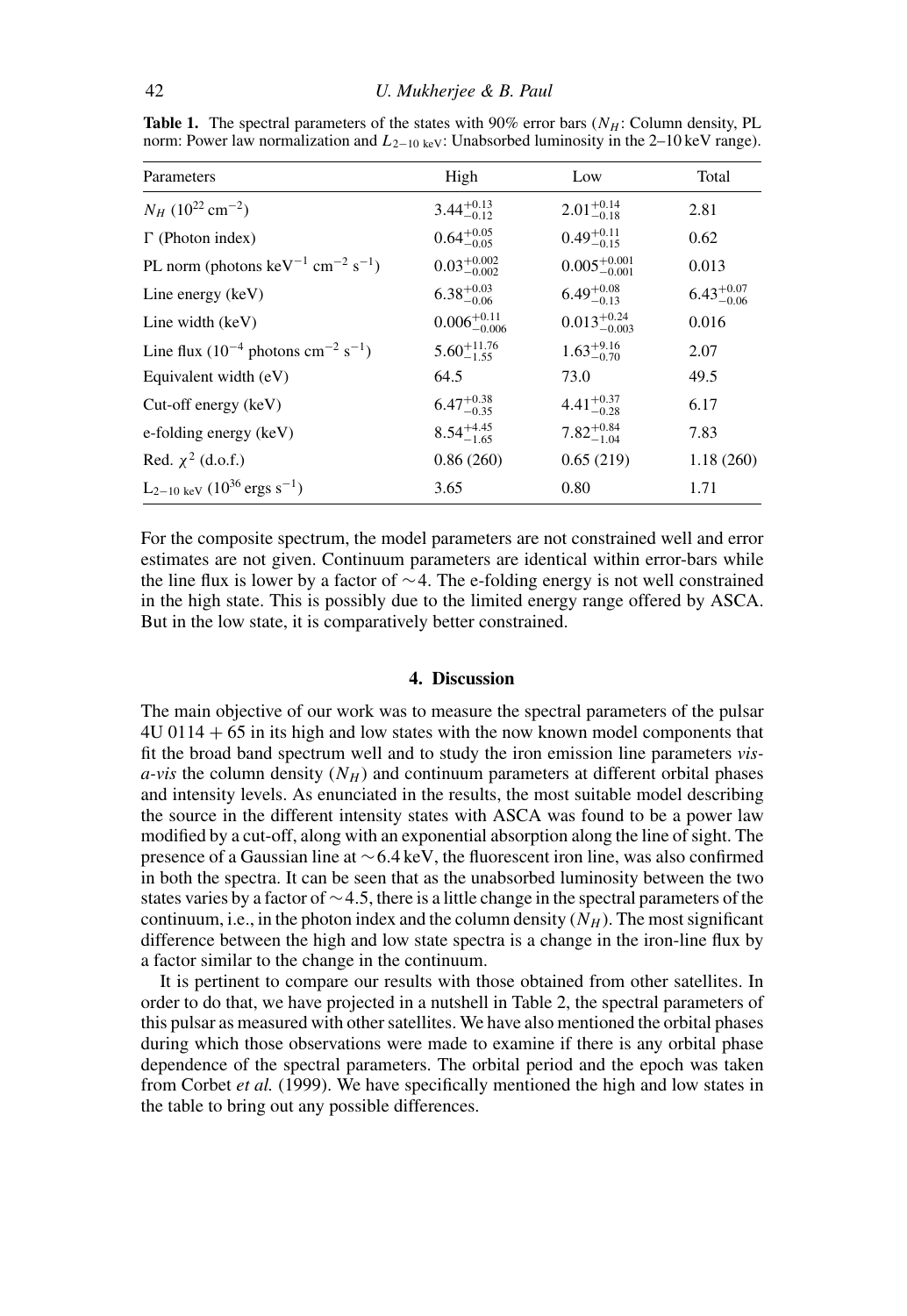**Table 2.** The spectral parameters obtained from various satellites. The high and low states being designated as H and L respectively. ( $N_H$ : Column density,  $\Gamma$ : Power law index,  $E_c$ : Cut-off energy,  $E_f$ : e-folding energy, EW: Equivalent width of the 6.4 keV Fe line, L: Luminosity) and (φ: Orbital phase, S: Satellite, A: ASCA, B: BeppoSAX, I: Integral, R: RXTE, EX: EXOSAT, G: GINGA, EN: Einstein).

| $\phi$ (S)  | $N_H$<br>$(10^{22}$ cm <sup>-2</sup> ) | $\Gamma$               | $E_c$<br>(keV)         | $E_f$<br>(keV)         | EW<br>(eV) | L<br>$(10^{36} \text{ ergs s}^{-1})$ |
|-------------|----------------------------------------|------------------------|------------------------|------------------------|------------|--------------------------------------|
| 0.19(A)     | $3.44^{+0.13}_{-0.12}$                 | $0.64^{+0.05}_{-0.05}$ | $6.47^{+0.38}_{-0.35}$ | $8.54^{+4.45}_{-1.65}$ | 64.5       | $3.65$ (H)                           |
|             | $2.01_{-0.18}^{+0.14}$                 | $0.49^{+0.11}_{-0.15}$ | $4.41_{-0.28}^{+0.37}$ | $7.82^{+0.84}_{-1.04}$ | 73.0       | 0.80(L)                              |
| $0.67$ (B)  | $9.7^{+0.7}_{-0.9}$                    | $1.33^{+0.09}_{-0.16}$ | $12^{+2.0}_{-3.0}$     | $21^{+4.0}_{-3.0}$     |            | $1.35$ (H)                           |
|             | $15.4^{+2.0}_{-1.7}$                   | $0.9^{+0.2}_{-0.2}$    | $6.0^{+0.9}_{-0.7}$    | $17^{+5.0}_{-3.0}$     | 80         | 0.37(L)                              |
| $0.85$ (I)  |                                        | $1.6^{+0.5}_{-0.5}$    | $9.0^{+14.1}_{-8.8}$   | $22.1^{+12.1}_{-6.0}$  |            | 1.8(H)                               |
| 0.82(R)     | $3.2^{+0.3}_{-0.3}$                    | $1.28^{+0.04}_{-0.05}$ | $8.1^{+0.4}_{-0.4}$    | $19.2^{+1.1}_{-1.0}$   |            | $1.25$ (H)                           |
|             | $4.1^{+0.4}_{-0.4}$                    | $1.63_{-0.02}^{+0.04}$ | $11.3^{+0.8}_{-0.9}$   | $22.4^{+6.7}_{-4.7}$   | 250        | 0.2(L)                               |
| $0.35$ (EX) | $9.4^{+1.9}_{-1.9}$                    | $2.47^{+0.30}_{-0.30}$ |                        |                        | 526        | $0.45$ (L)                           |
| 0.36(G)     | $2.9^{+0.2}_{-0.2}$                    | $0.92^{+0.02}_{-0.02}$ | $7.1^{+0.3}_{-0.3}$    | $16.1^{+0.8}_{-0.8}$   | 70         | 5.0(H)                               |
|             | $4.7^{+0.6}_{-0.6}$                    | $1.07^{+0.03}_{-0.03}$ | $6.8^{+1.0}_{-1.0}$    | $15.4^{+4.0}_{-4.0}$   | 340        | $0.33$ (L)                           |
| $0.78$ (EN) | $3.2^{+1.0}_{-1.0}$                    | $1.2^{+0.1}_{-0.1}$    |                        |                        |            | 2.11(H)                              |
|             | $3.2^{+1.0}_{-1.0}$                    | $1.2^{+0.3}_{-0.3}$    |                        |                        |            | $0.12$ (L)                           |

Note: The luminosities quoted in both the tables have been calculated with the distance to the pulsar as 7 kpc.

The RXTE and GINGA observations found marginal evidence for an increase of  $N_H$  during the low states while the BeppoSAX observations found  $N_H$  to increase by a factor of 2 in the low state. We note that in any of the three cases mentioned above, the increase in  $N_H$  by itself cannot explain occurrence of the low state. The galactic column density along the line of sight of 4U 0114 + 65 is  $\sim$  0.8 × 10<sup>22</sup> cm<sup>-2</sup>. This is about an order of magnitude lower than the column density values of  $4U\ 0114 + 65$ obtained previously or in the present work. The  $N_H$  values measured with ASCA seem to compare well with that obtained with RXTE and GINGA, though the ASCA observation shows a slight decrease in the value of  $N_H$  in the low state, and the  $N_H$ values in the present work are a factor of ∼2–4 times lesser than that measured with BeppoSAX. From Table 2, if we compare only the high state observations or only the low state observations, we do not find any clear orbital phase dependence of the  $N_H$  or the equivalent width of the iron line. If the soft X-ray absorption is due to the material in the outflowing wind from the companion star and if the iron emission line is produced by the reprocessing of the continuum hard X-rays in this material, a smooth orbital phase dependence of the  $N_H$  and the equivalent width on orbital phase is expected. A similar finding in another pulsar GX 301–2 was interpreted in terms of a clumpy structure of the stellar wind (Mukherjee & Paul 2004).

Regarding photon index of the power law component, Table 2 shows that apart from the results from EXOSAT which point towards a very steep power law, the results from other satellites generally indicate a  $\Gamma$  of  $\sim$  1. The unusually high value of  $\Gamma$  with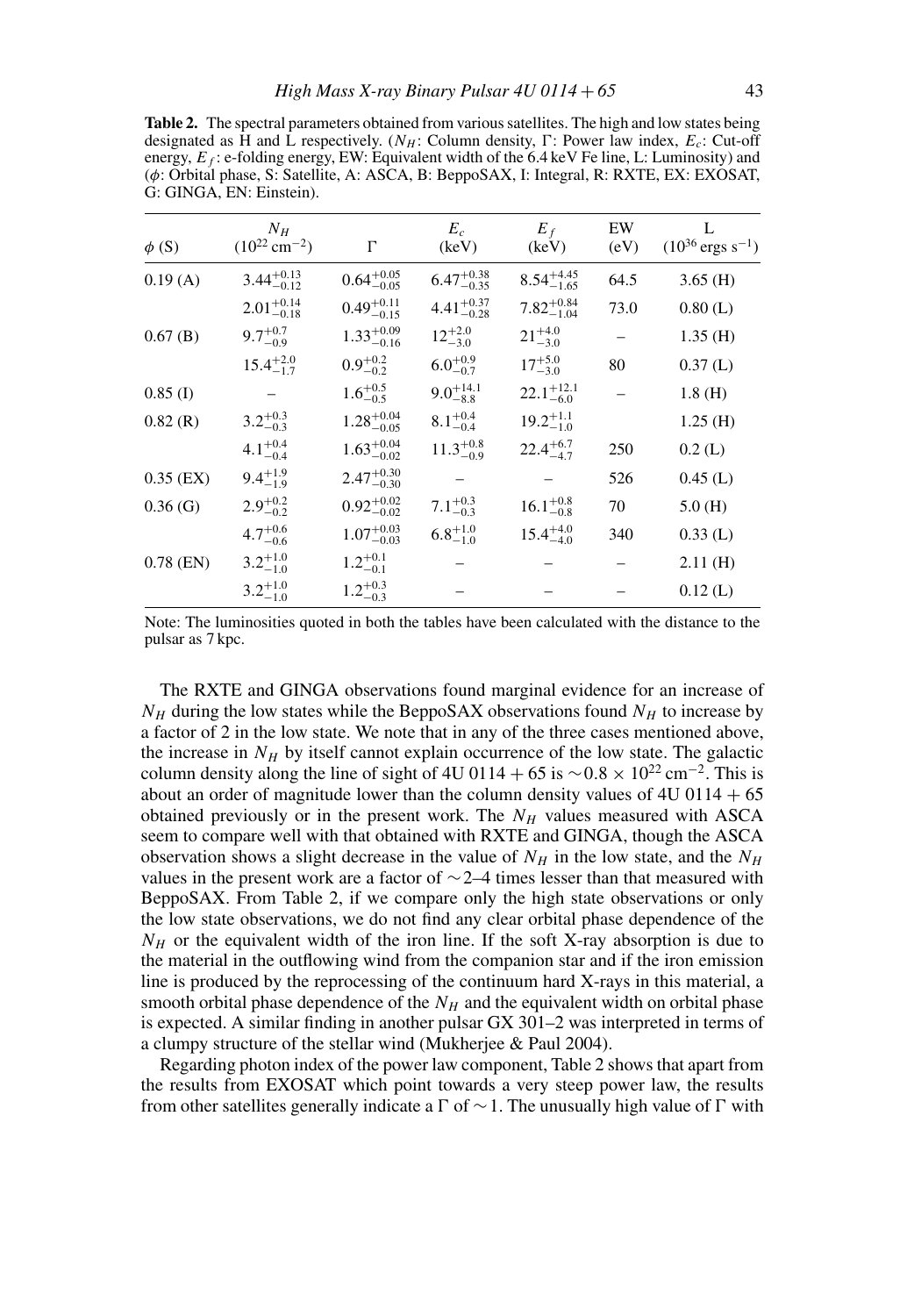EXOSAT may be due to the slightly different spectral model used and the limited band width. The values of  $\Gamma$  obtained with ASCA is somewhat lower than 1. On the whole it is seen that  $\Gamma$  for this pulsar does not change appreciably with X-ray intensity.

From Table 2, we notice that the equivalent width of the fluorescent iron-line is comparatively higher in some of the low state observations and on most occasions (with BeppoSAX and RXTE), the 6.4 keV line is better detected in the low state. However with ASCA, we report the detection of the iron-line in both the states with appreciable and similar equivalent widths (Table 2). Since ASCA has the best spectral resolution in comparison to the other detectors mentioned herein, the measurements of the iron line parameters is likely to be most accurate with ASCA.

A hint of a soft excess was reported in the BeppoSAX spectra of this source by Masetti *et al.* (2005). They showed an apparent presence of the soft excess below 3 keV which they fitted with a ∼0.3 keV thermal component. However, in any of the ASCA fits covering an energy band lower compared to the reported BeppoSAX spectrum, we did not find any signature of the so-called soft excess as found in the spectra of many X-ray pulsars (Paul *et al.* 2002; Hickox *et al.* 2004). Moreover, in the case of  $4U 0114 + 65$ , for the unabsorbed flux observed with ASCA in the high state ( $\sim$  6 × 10<sup>-10</sup> ergs cm<sup>-2</sup> s<sup>-1</sup>) along with the N<sub>H</sub> of 3.4 × 10<sup>22</sup> atoms cm<sup>-2</sup> falls into the region in Fig. 1 of Hickox *et al.* (2004) which shows a collection of pulsars lacking soft excess.

During our observation, the transition of  $4U\,0114 + 650$  between the high and the low state is abrupt. Similar abrupt flux changes have been observed in another pulsar  $GX 1 + 4$  which also shows aperiodic transitions between its high and low states and thus requires special mention here. Naik *et al.* (2005) studied GX  $1+4$  for an extended period with observations by BeppoSAX and reported an order of magnitude decrease in the X-ray flux for a part of the observation, similar to the present observation of  $4U 0114+650$ . In GX 1+4, the absorption column density was an order of magnitude higher in the low state, which is not the case for  $4U\,0114 + 650$ . In addition, Naik *et al.* (2005) found a strong increase in the iron line equivalent width in the low state which is also different from what we have observed in  $4U\,0114 + 650$ .

Equivalent width of the iron line is found to increase appreciably in the low states of several other pulsars like Her X-1 (Naik & Paul 2003), LMC X-4 (Naik & Paul 2004) and SMC X-1 (Vrtilek *et al.* 2005). The high and low states of the latter sources are part of the super-orbital period arising due to a precessing warped inner accretion disk. Though the pulsar  $4U \t0114 + 650$  is reported to have a super-orbital period (Farrell *et al.* 2005), the abrupt decrease in X-ray flux over a few thousand second time scale reported here can not be assigned to the precession of a warped accretion disk. The change in luminosity during our observation can be ascribed to a local change in the density of the stellar wind from which the pulsar accretes material. The rise and fall times of 1–2 ks as can be seen in Fig. 1, and an assumed orbital velocity of a few hundred km per sec indicates clumpiness of the stellar wind at a length scale of about  $10^{10-11}$  cm. The long term light curve of this source measured with the RXTE-ASM does not have enough sensitivity to measure incoherent intensity variations at the time scale of a few ks. During the ASCA observation, the iron line flux decreased with luminosity and has a direct correlation with the continuum luminosity (Table 1). It supports a picture in which the amount of fluorescence material, like in the form of a circumstellar shell at a large distance has remained unchanged but the local accretion has changed.